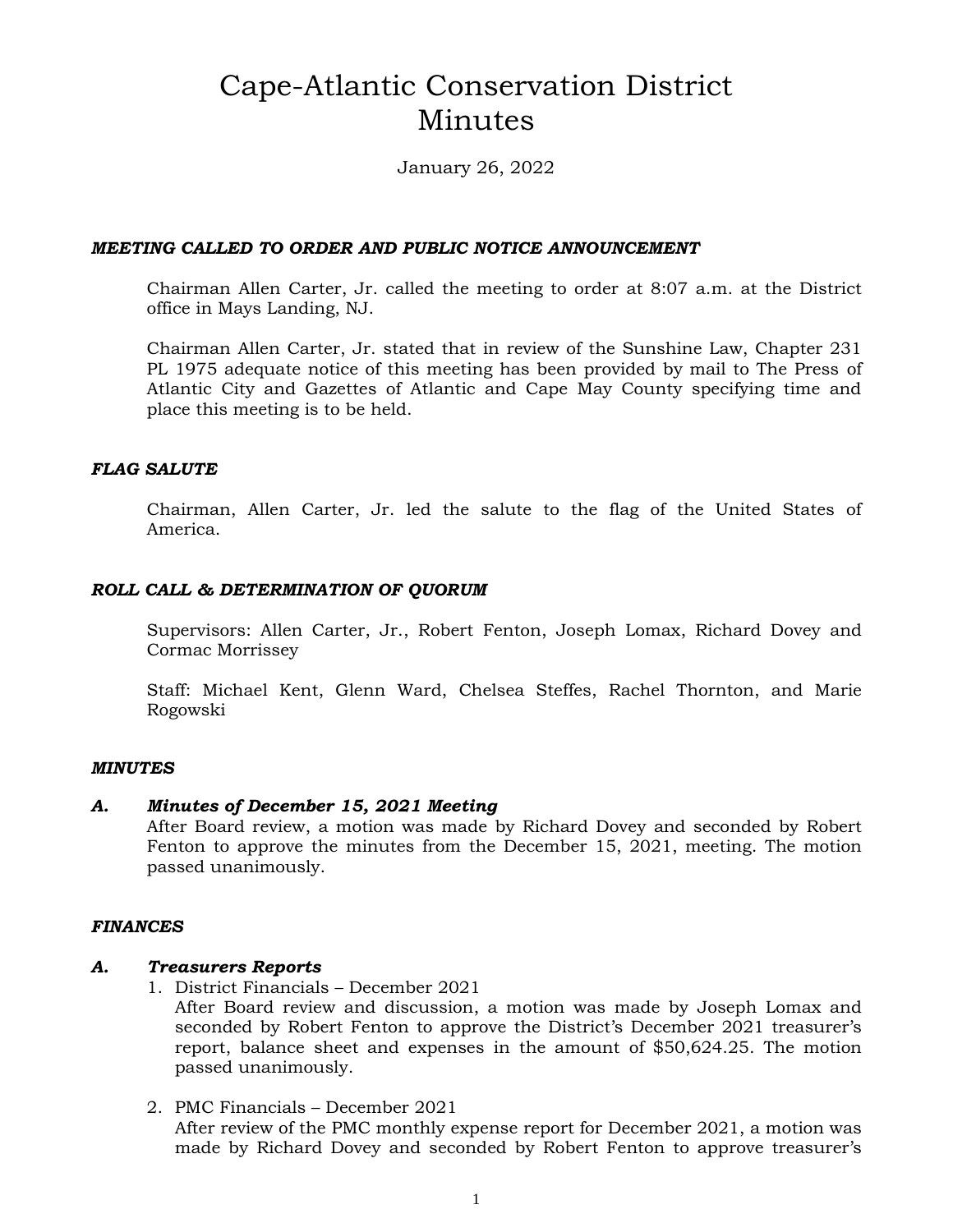report, balance sheet and account balance of \$12,548.51. The motion passed unanimously.

### *B. Annual Appropriations Bill*

Michael Kent noted that annual appropriations bill is due and is higher than budgeted. After board discussion a motion was made by Richard Dovey and seconded by Cormac Morrissey to pay annual appropriations bill in the amount of \$82,489.00. The motion passed unanimously.

#### *NEW BUSINESS*

#### *A. Soil Erosion and Sediment Control Plans*

#### *1. December 2021 Certifications*

A motion was made by Joseph Lomax and seconded by Richard Dovey approving all Plan Certifications listed on the December 2021 Application Report except for application 525-21. The motion passed unanimously.

A motion was made by Cormac Morrissey and seconded by Robert Fenton approving application 525-21. Joseph Lomax recused. The motion passed.

#### *2. December 2021 Re-certifications*

A motion was made by Joseph Lomax and seconded by Robert Fenton approving all applications listed on the December 2021 Re-Certification Application Report. The motion passed unanimously

#### *B. Farmland Program*

#### *1. Conservation Plan*

After board discussion a motion was made by Richard Dovey and seconded by Joseph Lomax to approve the following Conservation Plan:

a. Buena Borough, 18.13 acres, Irrigation Well & Pumping Plant

The motion passed unanimously.

#### *C. District Board of Supervisors Meetings*

Board reviewed meeting start time options. After discussion there was Board consensus to maintain meeting start times but include hybrid option.

#### *CORRESPONDENCE*

None

#### *OLD BUSINESS*

#### *A. Education*

Glenn Ward

-Attended Envirothon planning committee meeting. Envirothon will be held virtually May 7, 2022 and May 21, 2022. Topic is "Waste to Resources".

-Discussed offering mini-grants to schools within the District that register and participate in event. A motion was made by Robert Fenton and seconded by Richard Dovey to offer a maximum of six (6) \$50.00 mini-grants. The motion passed unanimously.

-National Envirothon will be held at Miami University, Oxford Ohio. Date has not been announced.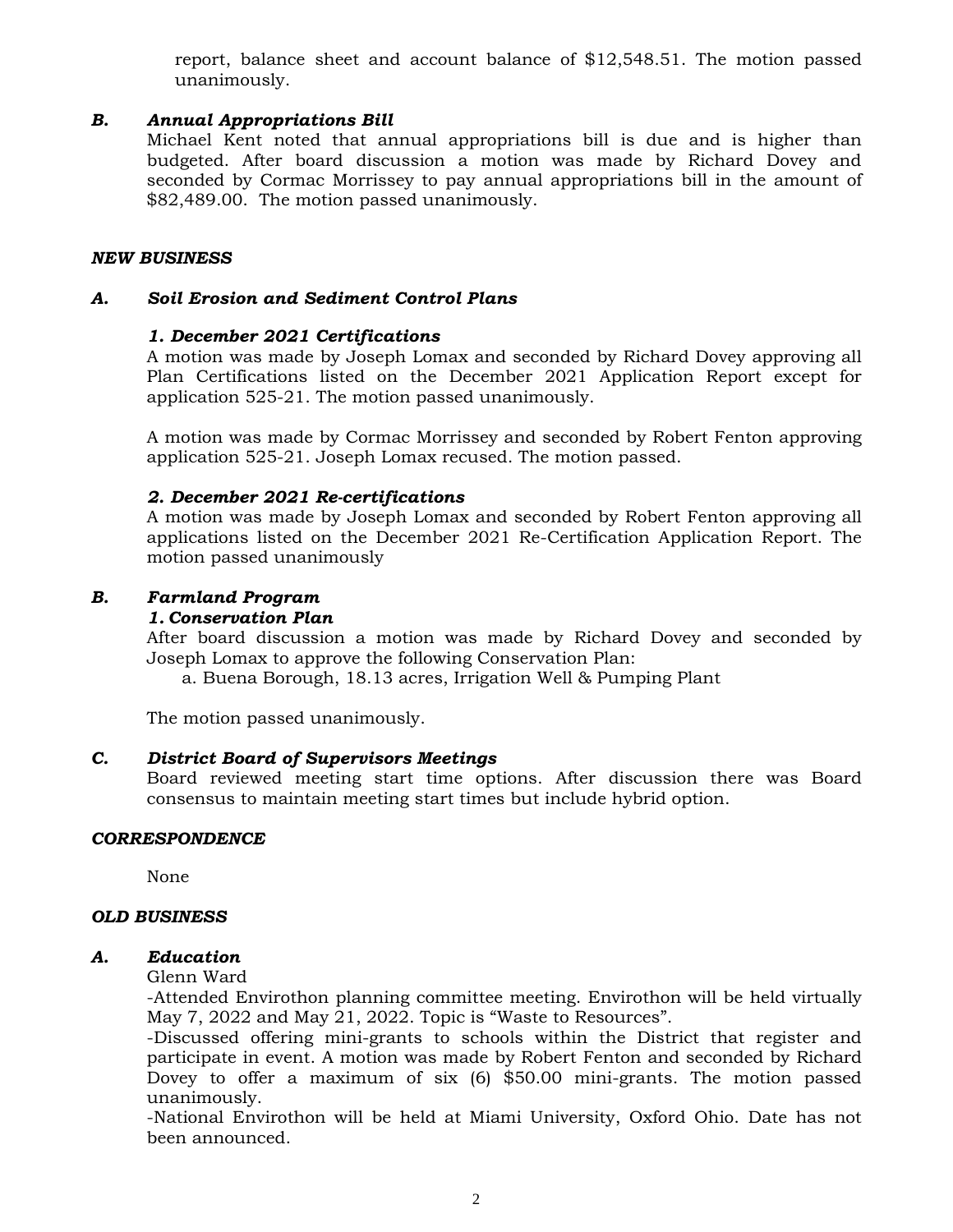-Poster contest information has been mailed out to schools. Theme is "Healthy Soil Healthy Life". District will award prizes totaling \$300.00 as budgeted. Four (4)  $$50.00$  1<sup>st</sup> place winners and four (4)  $$25.00$  2<sup>nd</sup> place winners.

-Update on Cape May and Atlantic Counties Earth Day events scheduled for April 23rd and 24th respectively. District will have displays at both events.

-Update on Joseph Girnius, Stockton University intern that started on January 18, 2022.

Rachel Thornton

-Started work on redesigning and updating District website.

-Continuing to update the District and Coastal Resources Conservancy Inc. (CRCI) Facebook pages on a regular basis.

# *C. Grants*

Michael Kent

-Update on Civil Engineer Technician (CET) grant being filled by Ashley Hines at the NRCS Woodstown field office.

-Update on NACD Technical Assistance grant being filled by Zachary Nixon at the NRCS Vineland field office.

-2022 NACD Technical Assistance Grants are now available. After discussion a motion was made by Cormac Morrissey and seconded by Joseph Lomax to apply for 2022 grant. The motion passed unanimously.

-Updated Board on outreach efforts.

Chelsea Steffes

-Created and presented poster that will be on display at the NACD Annual Conference.

Cormac Morrissey

-Met with Ron Schmid, Absegami High School science teacher, along with Michael Kent and Chelsea Steffes to discuss the school's agricultural programs and how the District and CRCI can work together in the future.

Allen Carter, Jr.

-Update on carbon sequestration and possible District opportunities.

#### *COMMENTS*

# *A. Staff*

#### *Chelsea Steffes*

-Staying busy with meetings, creating NACD poster, 251 plan review and inspections.

-Started contacting farmers to conduct State Agricultural Development Committee (SADC) annual farm inspections.

#### *Rachel Thornton*

-Busy with plan review, site inspections.

#### *Glenn Ward*

-Distributed and discussed 251 Quarterly Report -Update on 251 applications received and activity throughout the District.

#### *Michael Kent*

-Thanked the staff for all their hard work.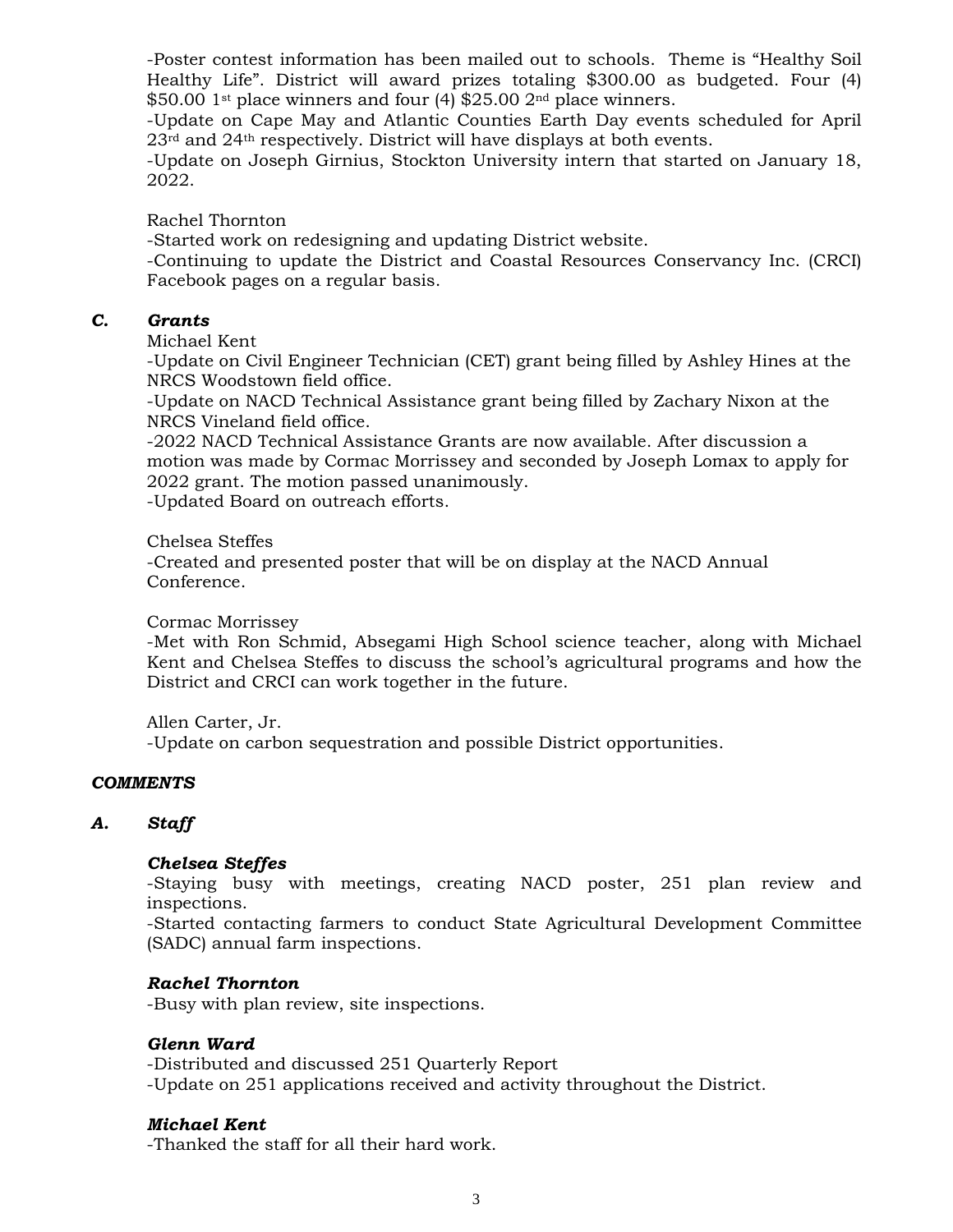# *B. Supervisors*

#### *Joseph Lomax*

-Requested executive session to discuss support staff.

-Update on NACD meetings and work being completed by the various committees. -2022 Year of Celebration-Million Acres for Chapter 251 projects.

#### *Richard Dovey*

-Update on ACUA staffing shortages and collection issues.

-Commented on historic low sewage flow.

-Commented on upcoming ACUA projects.

#### *Robert Fenton*

-Commented on GPS fishing lines and location of offshore windmill installation. -Busy attending meetings.

# *Cormac Morrissey*

-Pinelands has adopted new Stormwater Rules. Webinar to be held on February 10, 2022.

-Commented on possibility of the District producing GIS maps for Go Green Galloway.

# *Allen Carter, Jr.*

-Update on the NJ Agricultural and NJ Vegetable Growers Conventions both to be held next month in Atlantic City.

-Update from New Jersey Farm Bureau meeting held January 25, 2022.

-Reported on a number of Ag. related bills the Farm Bureau had been working on that were signed by the Governor at the end of his first term.

-Commented on the drastic increase in pricing for fertilizer.

-Attended and commented on American Farm Bureau Convention.

-Will be attending Turf Producers International Conference next month in California.

# *C. USDA-NRCS*

# *Michelle Pedano*

-Unable to attend meeting. Forwarded copy of monthly activity report for Board to review.

-Copy of NACD Civil Rights Responsibilities for Partners Checklist was distributed to the Board for review. Michelle Pedano will conduct annual review at next meeting.

# *D. SSCC*

-Board discussed the promotion of Frank Minch to Director of NJDA's Division of Agricultural and Natural Resources. Mr. Minch will continue to serve as Executive Secretary. Joe Atchison to serve as Assistant Secretary of Ag.

# *E. Rutgers Cooperative Extension*

-Allen Carter, Jr. reported that an offer is on the table to fill vacant Cape May County Ag. agent position.

#### *F. Public*

Opened meeting to public comment. No comments from public.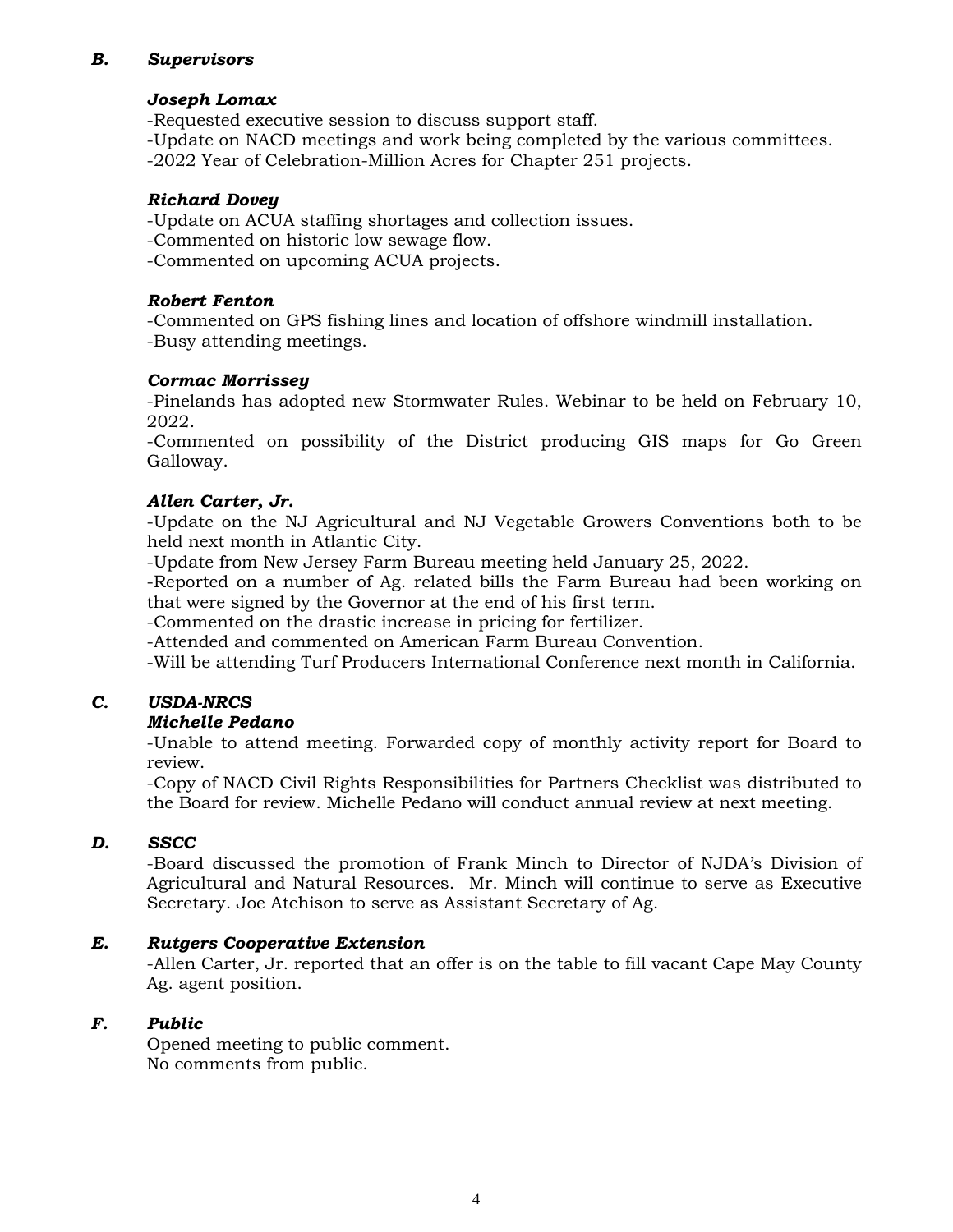#### *EXECUTIVE SESSION*

A motion was made by Joseph Lomax and seconded by Robert Fenton to go into executive session at 10:01 a.m. The motion passed unanimously.

A motion was made by Joseph Lomax and seconded by Robert Fenton to end executive session at 10:57 a.m. and return to the regular meeting. The motion passed unanimously.

#### *ACTION ON ITEMS FROM EXECUTIVE SESSION*

No action items from executive session.

#### *ADJOURNMENT*

Chairman Allen Carter, Jr. adjourned the meeting at 11:00 a.m. The next meeting will be held Wednesday February 23, 2022, at 8:00 a.m. at the District office, Mays Landing, NJ.

Marie Rogowski, Administrative Assistant